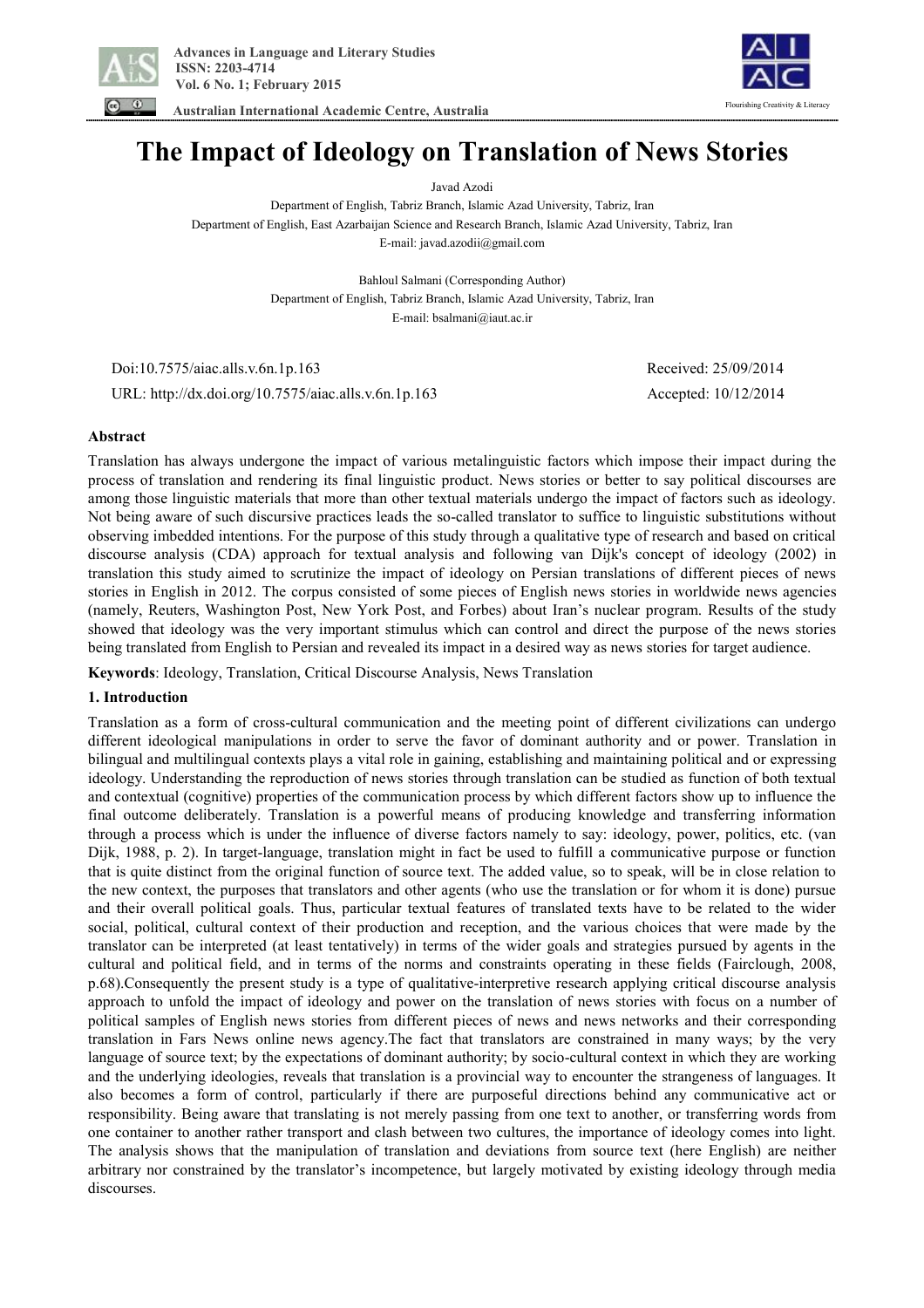#### **2. Literature Review**

## *2.1 A Prospective on Ideology*

The notion of ideology was first introduced by French Philosopher Destutt de Tracy at the end of 18th century. For him ideology is nothing more than a general ''science of ideas'' (the study of how we think, speak and argue…), something what today would be called psychology or even cognitive science. As it could be inferred from Tracy's writings, ideologies have something to do with systems of ideas, and especially with the social, political or religious ideas shared by a social group or movement. Communism as well as anti-communism, socialism and liberalism and etc. are examples of wide-spread ideologies- which may be more or less positive or negative depending on our point of view or group membership. Group members who share such ideologies stand for a number of very general ideas that are at the basis of their more specific beliefs about the world, guide their interpretation of events, and monitor their social practices (Van Dijk, 2002, p. 6).

Fairclough (2010) believes that ideology, is first, a relation between (and therefore texts) social relations of power and domination. It is one modality of power (another is physical force). And ideology is first, a matter of representation. He points out that discourses may be called ''ideological'' where social analysis plausibly shows a relation between their meanings (ways of representing) and social relations of power. Supposing discourses to be ideological, their dialectical semiotic and non-semiotic internalization in ways of acting and ways of being (enhancement, inculcation) as well as their materialization in the physical word is also an internalization of ideology. Therefore, the term ideology, in other words, would seem to make reference not only to belie systems, but to the question of power. Perhaps it may be claimed that ideology has to do with legitimizing the power of a dominant social group or class (Eagleton, 1991, p.5).

In modern debate on ideology, two main argumentative strands or tendencies can be distinguished. One position argues that ideologies as false theories about reality can be overcome and replaced by scientific theories and/or scientifically founded agency; another (dialectical) position assumes that ideology is an unavoidable moment of all thinking and acting. So the word ideology, one might say, is a text, woven of a whole tissue of different conceptual strands. To indicate this variety of meaning Eagleton lists 16 categories which reveal differences in meaning and consideration namely; the process of production of meanings, signs and values in social life; a body of ideas characteristic of a particular social group or class; ideas which help to legitimize a dominant political power; systematically distorted communication and etc. (Wodak, 2007, p.1).Because of existing narrow approaches towards the ambiguous notion of ideology, many theorists have preferred to use the concept of discourse instead of ideology during the last two decades after the collapse of the Soviet Union. They have perceived discourse theory as enabling them a more complex analysis compared to the Marxist notion of ideology as a simplistic and negative process whereby individuals were duped into using conceptual systems which were not in their own interests (Althusser, 1984, p. 58).

# *2.2 Ideology and Translation*

Translation is of course, a rewriting of an original text. All rewritings, whatever their intention, reflect a certain ideology and a poetics and as such manipulates literature to function in a given society in a given way (Bassenet&Lefever, 1992, p. vii). Hodge, Kress and Jones (1979) point out the significance of language in studying the concept of ideology;

''Ideologies are sets of ideas involved in ordering of experience, making sense of the world. Such order and sense is partial and particular. The systems of ideas which constitute ideologies are expressed through language. Language supplies the models and categories of thought, and in part people's experience of the world is through language'' (p.81).

Considering translation as a communicative act in which the present socio-cultural context and ideological trends of the translator's environment are revealed, translators not only transfer the ideological aspects of the original text, but also they may leave some ideological traces of their own. Therefore, in the process of translating any given text both the semantic meaning and ideologically invested meanings are proposed by translators. The operation of ideology can be seen in terms of ways of constructing texts which constantly and cumulatively impose assumptions upon the interpreters and text producers, typically without either being aware of it (Fairclough, 1989, p.83).In other words, the target text includes socio-cultural and ideologically embedded reflections of translator, as well as his/her attitudes and mental images. Existing socio-cultural constraints in any culture introduce the occurrence of inevitable divergences, alterations and discrepancies which result in manifestation of different ideological consequences.

Tymoczko argues that ideological aspects of translation are inextricable from the ''place of enunciation'' of the translator, and that this place is not simply geographical but also temporal and ideological. The ideology of a translation is not located in the translated text alone, but also in the voice and positioning of the translator, and our understanding of this positioning has been influenced by the tendency to speak of translation itself as an in between space (Baker, 2012, p.213).Schaffner (2003) indicates;

''Ideological aspects through translation can be determined within a text itself, both at lexical level (reflected, for example, in the deliberate choice or avoidance of a specific word) and the grammatical level (for example, use of passive structures to avoid an expression of agency). Ideological aspects can be more or less obvious in texts, depending on the topic of a text, its genre and communicative purposes'' (p.23).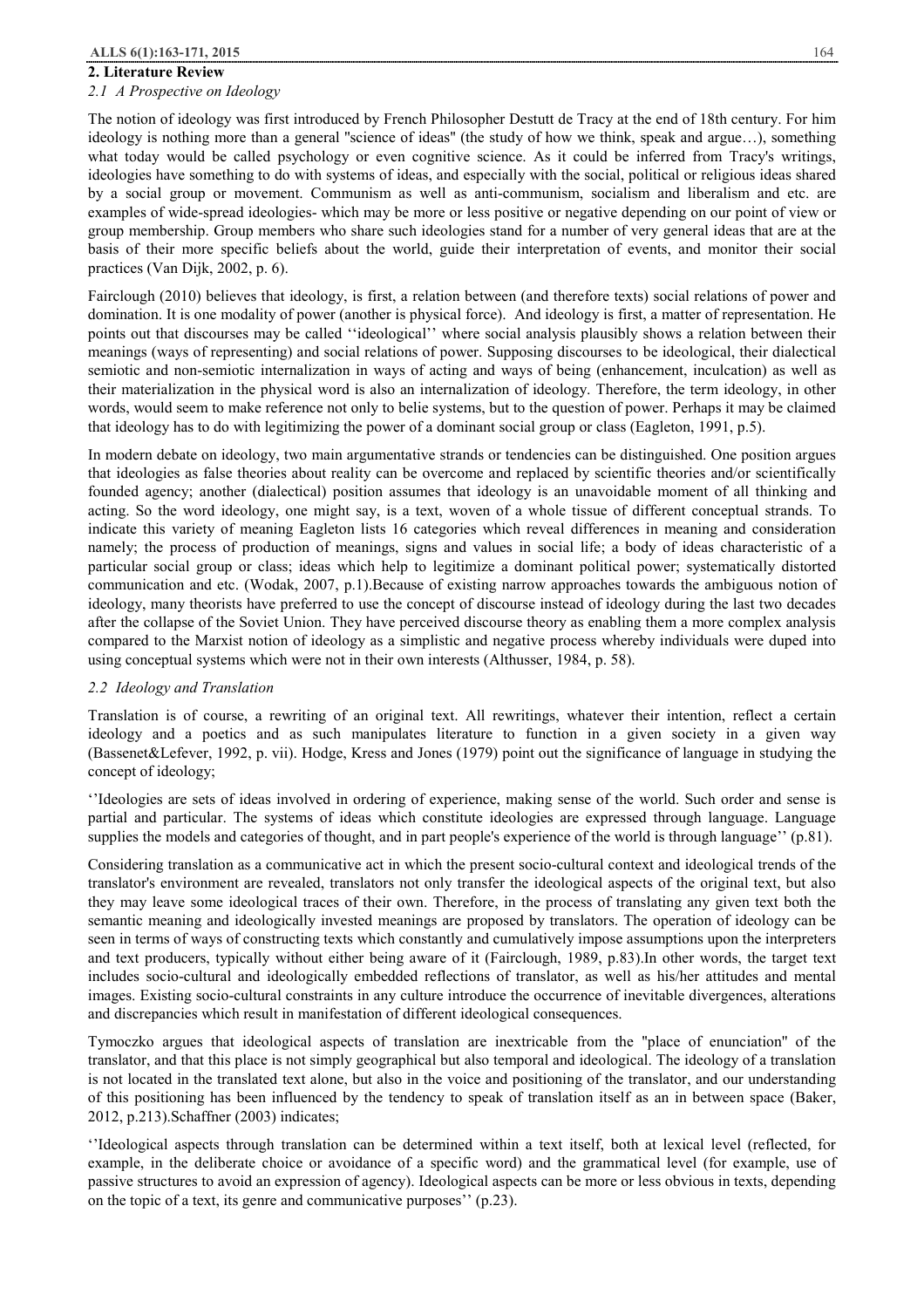#### *2.3 Critical Discourse Analysis*

For critical discourse analysis, language is not powerful on its own – it gains power by the use powerful people make of it. This explains why critical discourse analysis often chooses the perspective of those who suffer, and critically analyzes the language use of those in power, who are responsible for the existence of inequalities and who also have the means and the opportunity to improve conditions. In agreement with its Critical Theory predecessors, critical discourse analysis emphasizes the need for interdisciplinary work in order to gain a proper understanding of how language functions in constituting and transmitting knowledge, in organizing social institutions or in exercising power (Wodak& Meyer, 2001, 10).Fairclough (1995) argues that CDA is discourse analysis which aims to systematically explore often opaque relationships of causality and determination between (a) discursive practices, events and texts, and (b) wider social and cultural structures, relations, and processes; to investigate how such practices, events and texts arise out of and are ideologically shaped by relations of power and struggles over power; and to explore how the opacity of these relationships between discourse and society are itself a factor securing power and hegemony (pp. 132-3).

Wodak (1996, pp. 17-20) proposes some general principles for critical discourse analysis as follow:

- Critical discourse analysis is concerned with social problems. It is not concerned with language or language use per se, but with the linguistic character of social and cultural processes, and structures.

- Power-relations have to do with discourse, and critical discourse analysis studies both power in discourse and power over discourse.

- Society and culture are dialectically related to discourse: society and culture are shaped by discourse and at the same time to constitute discourse. Every single instance of language use reproduces or transforms society and culture, including power relations.

- Language use may be ideological. To determine this it is necessary to analyze texts to investigate their interpretation, reception and social effects.

- Discourses are historical and can only be understood in relation to their context.

- Discourse analysis is interpretive and explanatory. Critical discourse analysis implies a systematic methodology and a relationship between the text and its social conditions, ideologies and power relations.

#### *2.4 News Translation*

Van Dijk (1988, pp. 1-2) points out that news reports whether in the press or on TV, constitute a particular type of discourse. The influence of the social sciences in the study of mass communication has led to focus on the economic, political, social, or psychological aspects of news processing. Such orientation provides important insights into the conditions of news production and into the uses or effects of mass media reporting. Another orientation is to address the very core of the process of mass media communication, viz the mediated discourses themselves. Media discourses in general, and news reports in particular, should also be accounted for in their own right, e.g., as particular types of language use or text and as specific kinds of socio cultural practices.According to GarcíaSuárez (2005) one of the main concerns of the news translator is the problem of objectivity rather than faithfulness to the source text, a feature that is particularly relevant and central in the translation of agency news, to which he refers:

''In the case of a news translator, and specifically of a translator who works in a news agency, what is characteristic is that faithfulness to the original text is subordinated to faithfulness to the narrated facts, which on some occasions and whenever there exists a clear justification allows for the introduction of alterations of meaning, which are intolerable to a translator specialized in other fields; that is to say, it obliges the translator to combine his translating task with the task of a journalistic editor'' (pp. 175-76).

The kind of intervention demanded by news translation on the original text modifies the traditional role of the translator in relation to both the author and the source text. Translators' historical, cultural and socioeconomic dependence – their subordinate position in the cultural field – has been theorized in terms of their ingrained subservience 'to the client, to the public, to the author, to the text, to language itself' (Simeoni, 1998, pp. 11–12).Richardson (2007) discusses that the theory and method of news analysis must be an interpretive, constructive and contextual approach. It means that critical discourse analysts: offer interpretations of the meanings of text rather than just quantifying textual features and deriving meaning from this; situate what is written or said in the context in which it occurs, rather than just summarizing patterns or regularities in texts; and argue that textual meaning is constructed through an interaction between producer, text and consumer rather than simply being read off the page by all readers in exactly the same way. Therefore we need to be familiar with what actually quantitative content analysis of newspapers is. The relationships between purposes, content and effects are, only inferred or suggested in content analysis, since it only studies ' the manifest content of communication' not any social or contextual factors outside of , or subsequent to, the text itself. So this results in different readings of meaning and therefore potentially different coding (pp.15-17).

#### **3. Corpus and Method**

This research is done based on qualitative-interpretive method with a critical discourse analysis approach to analyze translation of news stories with independent variable i.e. ideology in the process of translation and dependent variable i.e. the imposed impact on translation itself. The research is briefly conducted at textual level (word/sentence level) and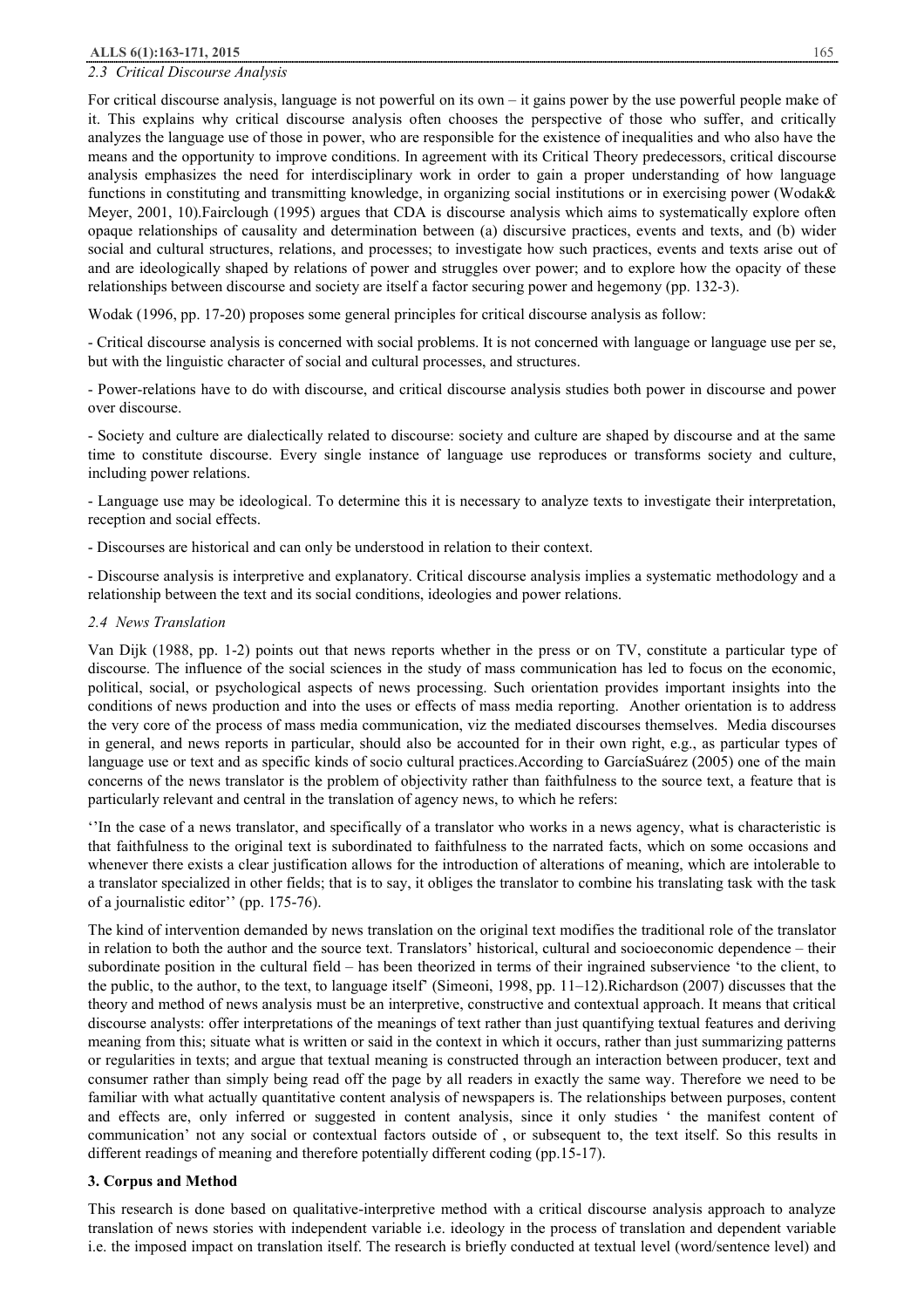#### **ALLS 6(1):163-171, 2015** 166

consequently at discourse level. Since it is concerned with non-statistical methods of inquiry and analysis of translation, hence the results are mostly qualitative and interpretive and the need for readers' own interpretation is considered.The researcher in order to study the impact of power and ideology on the process and product of translation focused on news stories of different English news agencies and their corresponding translations in Fars news (an Iranian web based news agency) in 2014. Most of the news stories refer to news about ongoing nuclear talks between Iran and the world powers .The researcher believes selected samples out of the mentioned corpus for this study are of ideological importance and reveal applied discursive practices in their presentation. This study benefits from a comparative style in which the original text is read and compared with its translation. The researcher read different news stories in source language (English) and compared them with corresponding translations in target language (Persian) considering the ideological load on rendering translations.

# **4. Data Analysis**

The main goal of this section is to analyze samples regarding the notion of ideology whether in the process or product of translation. This section deals with the analysis of selected samples out of the corpus of the study, which are pieces of news in English (ST) from different international news agencies and their corresponding translations in Persian (TT) in Fars News; a web based news agency. Analysis is based on qualitative-interpretive type benefiting from critical discourse analysis approach and following van Dijk's concept of ideology (2002) in translation studies. First, the news stories in source language (English) were studied and compared with their corresponding translations in target language (Persian) in order to find manipulated or twisted parts. Second, those manipulated parts of news stories were written separately along with their corresponding translation and the altered textual areas were underlined in order to clarify the point. Then, a brief table is presented showing the parts in question, and related translations and back translations for each sample to clarify more the specific problem which is going to be dealt with in following discussion. Finally, the following section (4.1) represents thoroughly the discussion of samples both at textual and discourse level.

## *Sample 1:*

Piece of news in this sample is about United States' biased view on so-called MKO group and its translation regarding Iran's point of view on the said group.

#### FOXNEWS (ST) writes:

Joseph Lieberman on Tuesday called for Iran resistance fighters to be brought to the United States…

Source: www.foxnews.com (2014/07/13)

FARSNEWS (TT) translates:

ژوزف لیبرمن روز سھ شنبھ خواستار انتقال اعضاي گروھك تروریستي منافقین بھ ایالات متحده شد ...

Source: www.farsnews.com (2014/07/15)

# *Back-translation* of TT:

Joseph Lieberman on Tuesday called for <u>Members of MKO terrorist group</u> to be brought to the United States ...

# *Sample 2:*

Piece of news in this sample is about Iran's nuclear program and activities.

NEWYORK POST (ST) writes:

Today regarding Iran' nuclear program the demand is for slow-motion bomb making.

Source: www.nypost.com (2014/07/07)

FARSNEWS (TT) translates:

امروز با توجھ بھ برنامھ ھستھ ای ایران تقاضا کاستھ شدن از روند ھستھ ا ی شدن است.

Source: www.farsnews.com (2014/07/08)

*Back-translation* of TT:

Today regarding Iran' nuclear program the demand is for slow-motion in nuclear progress.

# *Sample 3:*

Piece of news in this sample is about Iran's nuclear program and activities.

*REURETS (ST)* Writes: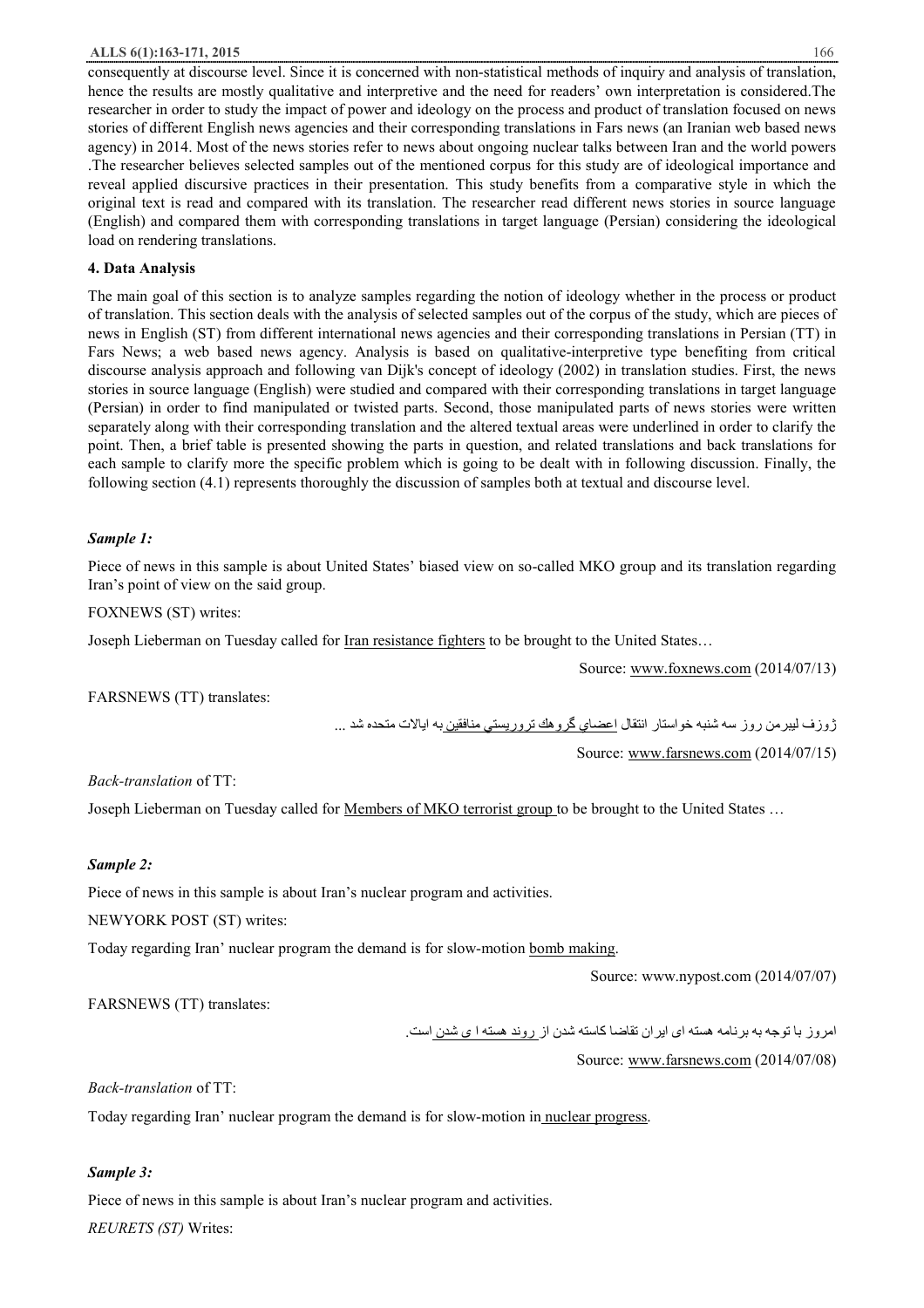Iran should prove that its nuclear ambitions are entirely peaceful.

*FARSNEWS (TT)* translates:

Source: www.farsnews.com (2014/07/08)

Source: www.reuters.com (2014/07/06)

ایران باید ثابت كند كھ برنامھ ھستھ اي آن كاملا صلح آمیز است.

*Back-translation* of TT:

Iran should prove that its nuclear program is entirely peaceful.

#### *Sample 4:*

Piece of news in this sample is about United States' biased view on so-called MKO group and its translation regarding Iran's point of view on the said group.

FOX NEWS (ST) writes:

Nearly 3,000 members of the National Council of Resistance to Iran are stationed at camp Liberty.

Source: www.foxnews.com (2014/07/13)

FARSNEWS (TT) translates:

حدود سھ ھزار نفر از اعضاي گروھك تروریستي منافقین در اردوگاه لیبرتي مستقر ھستند.

Source: www.farsnews.com (2014/07/15)

*Back-translation* of TT:

Nearly 3,000 members of the MKO terrorist group are stationed at camp Liberty.

#### *Sample 5:*

Piece of news in this sample is about United States' biased view on so-called MKO group and its translation regarding Iran's point of view on the said group.

FOXNEWS (ST) writes:

Lieberman said the resistance fighters at camp liberty are freedom fighters ...

Source: www.foxnews.com (2014/07/13)

FARSNEWS (TT) translates:

لیبرمن اظھار داشت: این افراد در اردوگاه لیبرتي مبارزان آزادي ھستند ...

Source: www.farsnews.com (2014/07/15)

*Back-translation* of TT:

These people at camp liberty are freedom fighters …

#### *Sample 6:*

Piece of news in this sample is about sanctions imposed on Iran and United States' plans towards applying further embargos on Iran.

## REUTERS (ST) writes:

Republication lawmakers introduced legislation that gives lawmakers the chance to reject the deal with Iran and impose sanctions.

Source: www.reuters.com (2014/07/10)

#### FARSNEWS (TT) translates:

جمعی از نمایندگان جمھوری خواه لایحھ ای را ارایھ کردند کھ بر اساس آن اعضای کنگری می توانند درباره پذیرش توافق با ایران تصمیم گیری کنند. Source: www.farsnews.com (2014/07/10)

*Back-translation* of TT: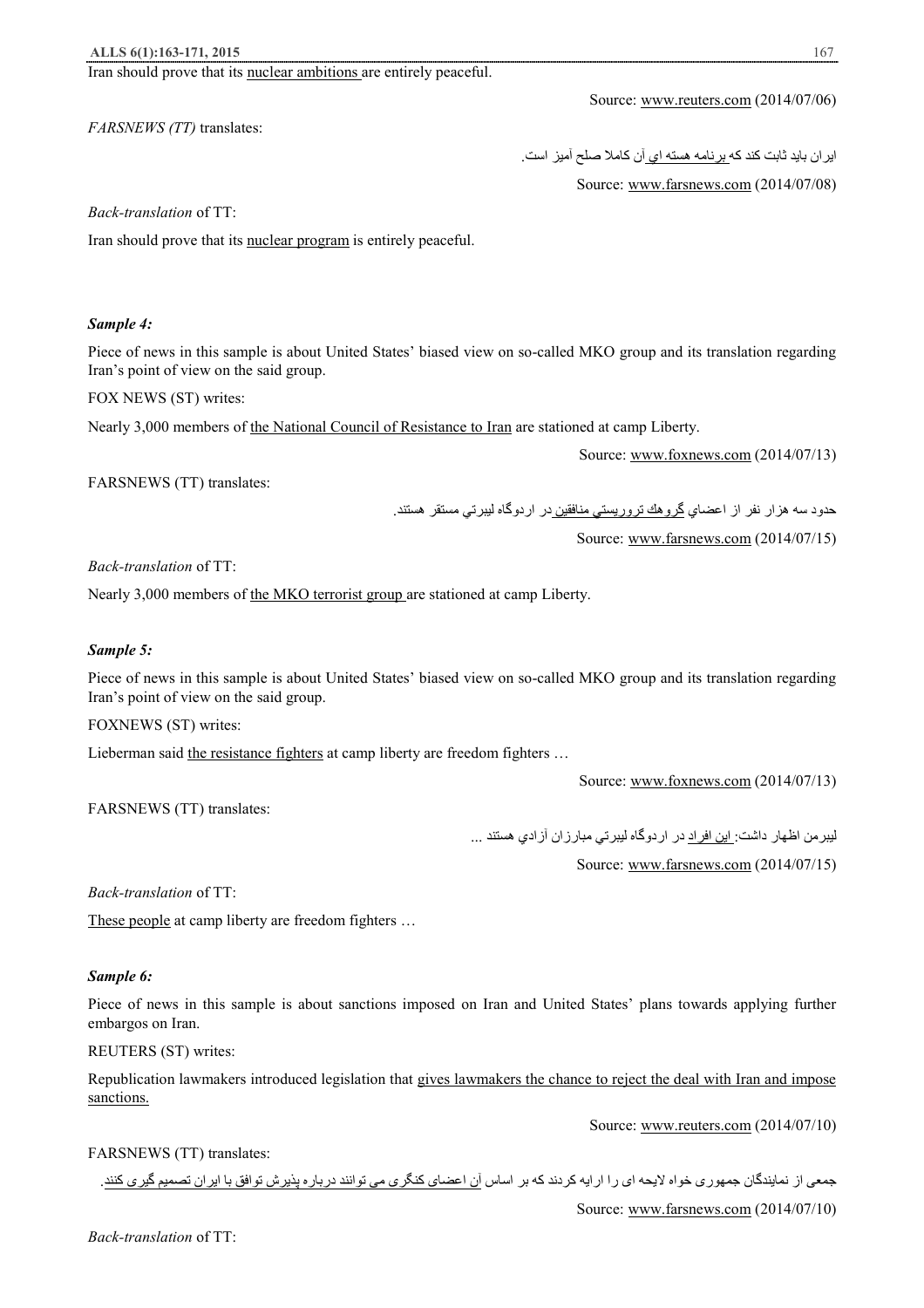A group of republication lawmakers introduced legislation that congress memberscan decide on accepting the deal with Iran.

# *Sample 7:*

Piece of news in this sample is about is about United States' false understanding of Iran's nuclear program.

NEWYORK TIMES (ST) writes:

The highly unusual move by the Justice Department raises questions about the connections between the American government and the group UANI, seeking to prevent Iran from obtaining nuclear weapon.

Source: www.nytimes.com (2014/08/04)

## FARS NEWS (TT) translates:

این اقدام غیر منتظره وزارت دادگستري سئوال ھایي را مبني بر ارتباط دولت آمریکا با گروه یواني که در تلاش براي عدم دستیابي ایران به دانش هسته اي ھست، بر انگیختھ است.

Source: www.farsnews.com (2014/08/05)

## *Back-translation* of TT:

The unexpected action by the Justice Department raises questions about the connections between the American government and the group UANI, seeking to prevent Iran from obtaining nuclear knowledge.

#### *Sample 8:*

Piece of news in this sample is about the United States intervention in Iraq's affair and possibility of cooperation between the United States and Iran.

# WORLDNEWS (ST) writes:

Joint Chief of staff Chairman General Martin Dempsey recently claimed it is ''not impossible'' that the U.S will begin coordinating its military operations in Iraq with Iran.

Source: www.worldnews.com (2014/08/03)

FARSNEWS (TT) translates:

رییس ستاد مشترك امریكا ژنرال دمپسي مدعي شد كھ احتمال ھمكاري امریكا با ایران در امور عراق غیر ممكن نیست.

Source: www.farsnews.com (2014/08/03)

# *Back-translation* of TT:

Joint Chief of staff Chairman General Martin Dempsey recently claimed it is ''not impossible'' that the U.S will cooperate with Iran concerning Iraq's affairs.

# *Sample 9:*

Piece of news in this sample is about Iraqi government and their struggle against ISIS fighters.

#### TIME MAGAZINE (ST) writes:

The ISIS spokesman warned that his fighters would take revenge against al-Maleki's regime, which is dominated by Shi'ites.

Source: www.time.com (2014/07/28)

# FARSNEWS (TT) translates:

سخنگوي دولت اسلامي عراق و شام بيان داشت كه جنگجويان آن در پي انتقام ا<u>ز نوري مالكي</u> هستند كه از سوي بسياري از شيعيان جهان حمايت مي شود.

Source: www.farsnews.com (2014/07/30)

# *Back-translation* of TT:

The ISIS spokesman declared that his fighters would take revenge against al-Maleki, who is supported by the majority of Shi'ites in the world.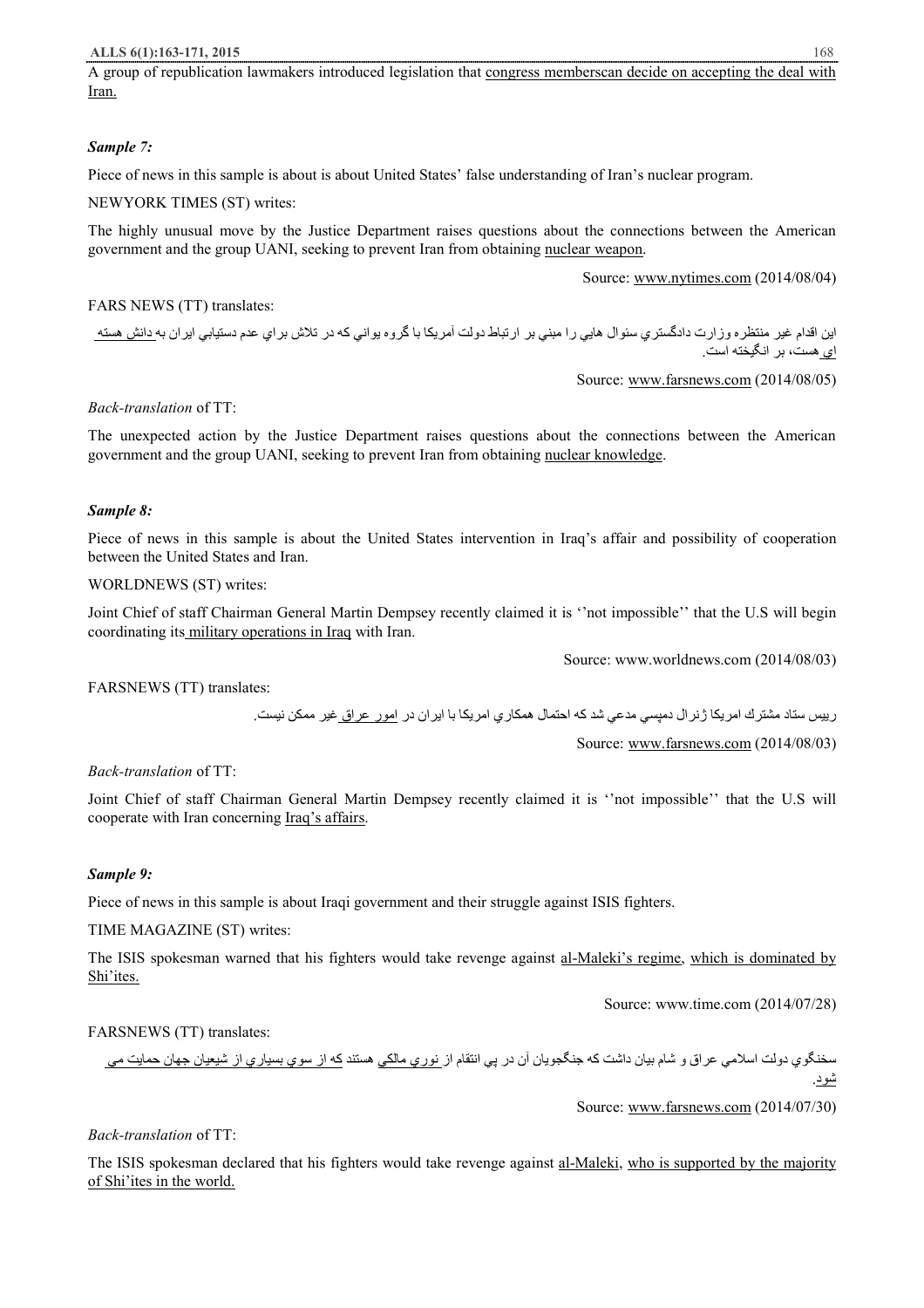#### *Sample 10:*

Piece of news in this sample is about Iran's nuclear program and related activities.

THE TRUMPET (ST) writes:

The West's main goal is to prevent Iran from acquiring nuclear weapon.

Source: www.thetrumpet.com (2014/07/22)

FARSNEWS (TT) translates:

ھدف عمده غرب عدم دسترسي ایران بھ توان ھستھ اي است.

Source: www.farsnews.com (2014/07/22)

*Back-translation* of TT:

The West's main goal is to prevent Iran from acquiring nuclear power.

Table1. Scope of different ideological manipulations done by translator, in translation of news from English (ST) into Persian (TT).

| Part of news in ST in question                                                      | Represented translation in TT | Back-translation of TT                                                                                                             |
|-------------------------------------------------------------------------------------|-------------------------------|------------------------------------------------------------------------------------------------------------------------------------|
| Iran resistance fighters                                                            |                               | Members of MKO terrorist group    اعضاي گروهك تروريستي منافقين                                                                     |
| bomb making                                                                         |                               | nuclear progress روند هسته ا ی شدن                                                                                                 |
| nuclear ambitions                                                                   |                               | nuclear program برنامه هسته ای                                                                                                     |
| the National Council of Resistance to<br>Iran                                       |                               | the MKO terrorist group گروهك تروريستي منافقين                                                                                     |
| the resistance fighters                                                             | این افر اد                    | These people                                                                                                                       |
| Gives lawmakers the chance to reject<br>the deal with Iran and impose<br>sanctions. |                               | Congress members can decide on اعضای کنگری می توانند درباره بذیرش<br>.accepting the deal with Iran توافق با ایران تصمیم گیری کنند. |
| nuclear weapon                                                                      |                               | nuclear knowledge دانش هسته اي                                                                                                     |
| military operations in Iraq                                                         |                               | Iraq's affairs امور عراق                                                                                                           |
| Al-Maleki's regime, which is<br>dominated by Shi'ites.                              |                               | Al-Maleki, who is supported by the    نوري مالکی که از سوي بسياري از شيعيان<br>majority of Shi'ites in the world.                  |
| nuclear weapon                                                                      | توان هسته ای                  | nuclear power                                                                                                                      |

#### *4.1 Discussion of Research Samples at Textual and Discourse Levels ( Results and Discussions)*

As it can be seen, in samples number one, four and five regarding the representation of the group called ''Iranian resistance group'' / "the National Council of Resistance to Iran'' and "the resistance fighters" (referring to as *5lβ Ü*<sub>*Σ*</sub>  $2\tilde{\mu}$  *ljil*  $\tilde{\mu}$ ) in English by Fox News agency and its corresponding translation " Members of MKO terrorist group" / "the MKO terrorist group'' and or ''these people'' (منافقین تروریستي گروھك/اعضاي/افراد این (in Persian by Fars News agency, it is obvious that the translator has intentionally directed the translation to express the harsh negative view of its patrons (here Iranian government) towards the said group and excludes the group from Iranian community. In this way the ideological difference in considering the said group whether a legitimate institution by Fox News (better to say American officials) or illegitimate one by Fars News (better to say Iranian government and community) results in a translation which cannot be regarded as mistranslation, but a predefined and constant concept that declares opposition towards the same people by Iranian translator. Since the so-called group from its establishment in 1965 has caused lots of dramatic and sever problems for Iranian community and after the glorious Islamic Revolution of Iran arranged numerous terrorist attacks to the body of revolution , its noble leaders during the period of revolution and imposed war, and even after it, and as long as they are continuing their hostility towards Iranian government and community it is not surprising that Iran does not share the same point of view with the United States . This is the way that Van Dijk indicates that members of a social group (here Iranian government and community) marginalize, exclude, or problematize the members of others group(s) in infinitely subtle way (2002, p. 31).

Obviously Persian translation for ''bomb making'' (ساخت بعب) in sample two i.e. ''nuclear progress'' (روند هسته ای), and represented translation for ''nuclear ambitions'' (جاه طلبی های هسته ای) (in Persian i.e. ''nuclear program'' ( in sample three, and also the Persian translation i.e.'' nuclear knowledge'' (دانش هسته ای) substituted for ''nuclear weapon'' (سلاح هسته ای) in sample seven are not the exact corresponding translation for the source text. World powers believe that Iranian nuclear program is going to reach the required level for producing a nuclear weapon/ bomb and Iranian government introduces excess ambitions and demands. For this they claim that enriched uranium stock in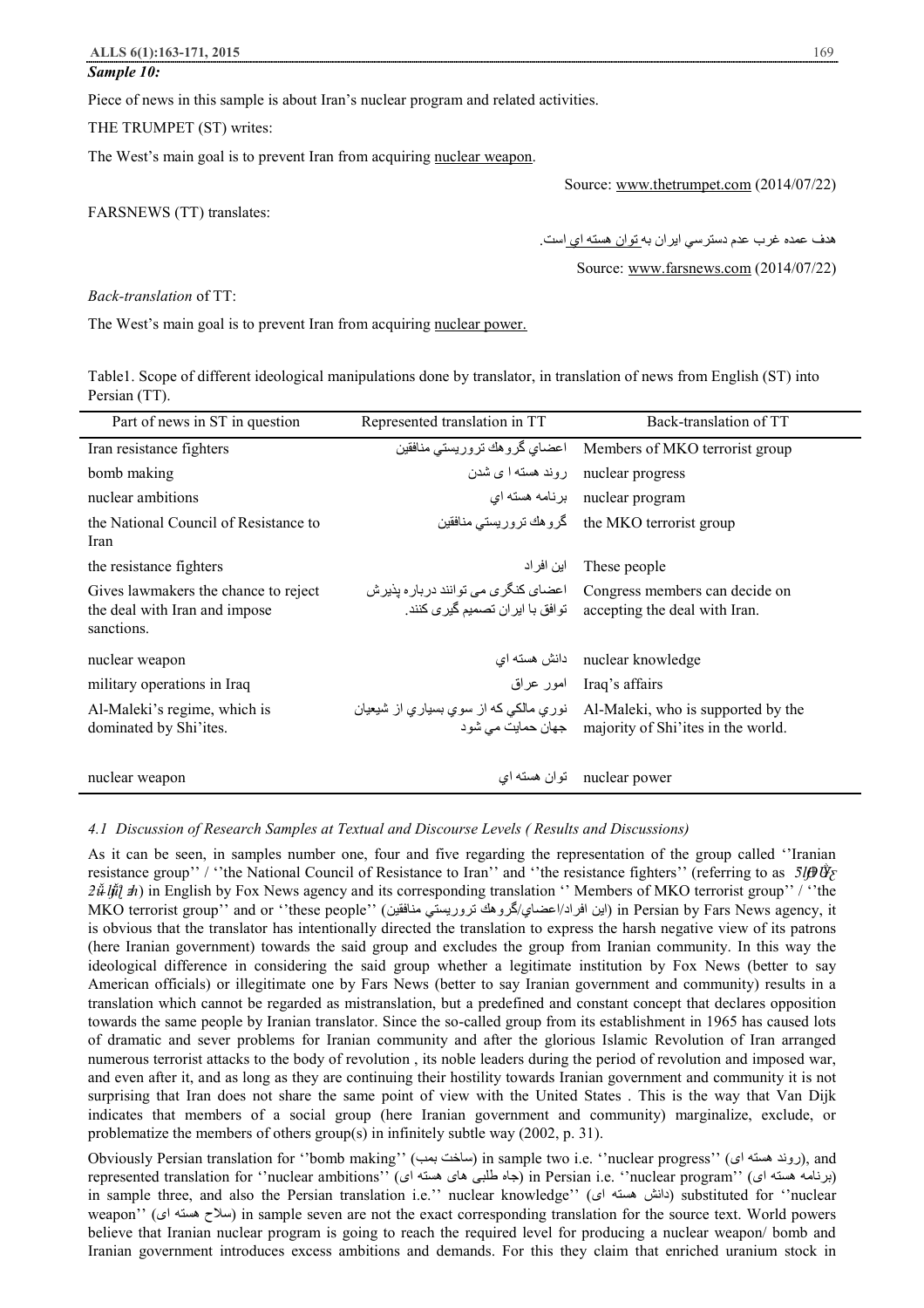#### **ALLS 6(1):163-171, 2015** 170

different nuclear facilities of Iranian nuclear facilities is at a very high level of enrichment which makes the Iranian government to be capable of producing a nuclear bomb. Therefore, in any occasion they try to express the possibility of bomb making capability of Iran. However Iran has already oxidized a great bulk of its highly enriched uranium stocks to ensure the world that its nuclear program and related activities are entirely peaceful. Therefore, it will not be surprising that the translator works in the favor of his patrons (here Iranian government) and translates the shared dominant ideology. This is where Van Dijk believes that such concept of dominant ideology refers to ideologies employed by dominant group(s) in the reproduction or legitimization of their dominance as well as the language use for obtaining predefined purposes'' (2002, p. 45).

In addition, by a close scrutiny it is clear that the translations rendered for "Al-Maleki's regime, which is dominated by Shi'ites'' (است شیعیان سیطره تحت کھ مالکی دولت (i.e. '' Al-Maleki, who is supported by the majority of Shi'ites in the '' translation Persian substituted also and nine sample in) نوري مالكي كھ از سوي بسیاري از شیعیان جھان حمایت مي شود) ''world Iraq's affairs'' (عراق امور (for '' military operations in Iraq'' (عراق در نظامی عملیات (by Fars News translator shows that the source text has been manipulated intentionally to signal presupposed ideological trends which Iranian government believes to be true and appropriate regarding the political and regional situation of Iraq. Since Iranian government is the only Shi'ite dominated government in the world and especially in the region of the Middle East it is not surprising that the Iranian news agency tends to render the concepts which are in accordance with its government's ideology and religious trends. Also Iranian government tries to cooperate with Iraq's government in its entire domestic and or foreign affairs and the outlines of governing the country. Hence in this way it can transfer its Islamic ideologies in policy making and controlling the state of Iraq appropriately. This is a good example of what Van Dijk regards as the fact that people having a common ground would share the same system of beliefs and produce a great bulk of knowledge which socio-culturally manifests shared ideas" (2002, pp. 6 & 13).

Regarding the impact of ideology on translation final product there has been a good body of related researches. Zhang (2012) in *''Translation Manipulated by Ideology and Poetics''* studies the possible manipulation in translation and draws upon to elaborate on how ideology and poetics manipulate poetry translation, including the choice of theme and translation strategy in the case of *''The Jade Mountain''.* Keshavarz and Alimadadi (2011) in '' Manipulation of Ideology in Translation of Political Texts'' study, attempted to probe into the manipulation of ideologies in translations of political texts benefiting from a Critical Discourse Analysis approach. They concluded that translators make use of certain grammatical and lexical strategies for the sake of ideological ploy, i.e. the basic strategy of positive selfpresentation and negative other-presentation. Hirv (2011) devotes his thesis '' Ideology in Translation/Transfer'' to study the news from a specific linguistic and cultural environment to an international level regarding the online coverage of the controversial "Bronze Night" in the articles of the Estonian public broadcaster and two foreign public broadcasters with the aim to find out whether they construct the events from ideologically different viewpoints. He concluded that there always exist ideological differences in translation, understood as cultural transfer, in news while considering the particularities of media discourse.

The present study aimed at drawing attention upon the impact of ideology on translation of news stories. As for van Dijk (2002, p. 31) " many of our social practices are imbued by ideologies. As soon as people act as members of a social group (here Iranian community) they bring to bear their ideologies in their actions and reactions. In this way they marginalize, exclude, or problematize the members of others group(s) in infinitely subtle way'' as it was seen in samples one, four and five. Hence we are to be precise in interpreting the product of translation and take into account the political and socio-cultural context in which the translator works. Meanwhile different ideological trends which surround the translators working environment are of great importance in considering the purpose of certain directions applied at the face of process and product of translation of news from English into Persian as it was seen in samples two, three, seven and ten. The Persian translator's ideology and also the ongoing ideological trends of Iranian community are effective factors which direct the process of translation of news stories in English into Persian. It should also be noted that the translator renders the final product of materials under translation (here English news stories) in the way that represents the most dominant ideology of Iranian community on specific issues and topics which have been developed as predefined ideological structures according to Iranian government's outlines and policies. This means that opposition towards presupposed notions and concepts is not permitted if the translator wants to have an acceptable translation. Since ideologies indirectly control social practices in general, and discourse in particular, the obvious further social function of ideologies is facilitating joint action, interaction and cooperation of in-group and out-group members. In other words, ideologies are the beginning and end, the source and the goal of group practices. Hence, such concept of dominant ideology refers to ideologies employed by dominant group(s) in the reproduction or legitimization of their dominance as well as the language use for obtaining predefined purposes (ibid, p.45) as it can be understood scrutinizing samples six, eight, nine and ten.

## **5. Conclusion**

This study investigated the impact of ideology on the translation of news stories from English (ST) into Persian (TT) through identifying the possible manipulations imposed by the translators working for the favor of the dominant ideology or power in the context of Iranian community. Analysis was made on the selected samples out of the corpus of the study according to qualitative-interpretive type of research with a critical discourse analysis approach. The analysis benefited from van Dijk's (2002) points of view on existing ideological trends in translation process in order to clarify possible manipulations imposed by the translator of news stories serving for an Iranian news agency. As mentioned before, the act of translation in its very initial stage and the involved process all in all affect the final product of translation. Now considering translation as a productive process which does not absolutely represent a faithful image of